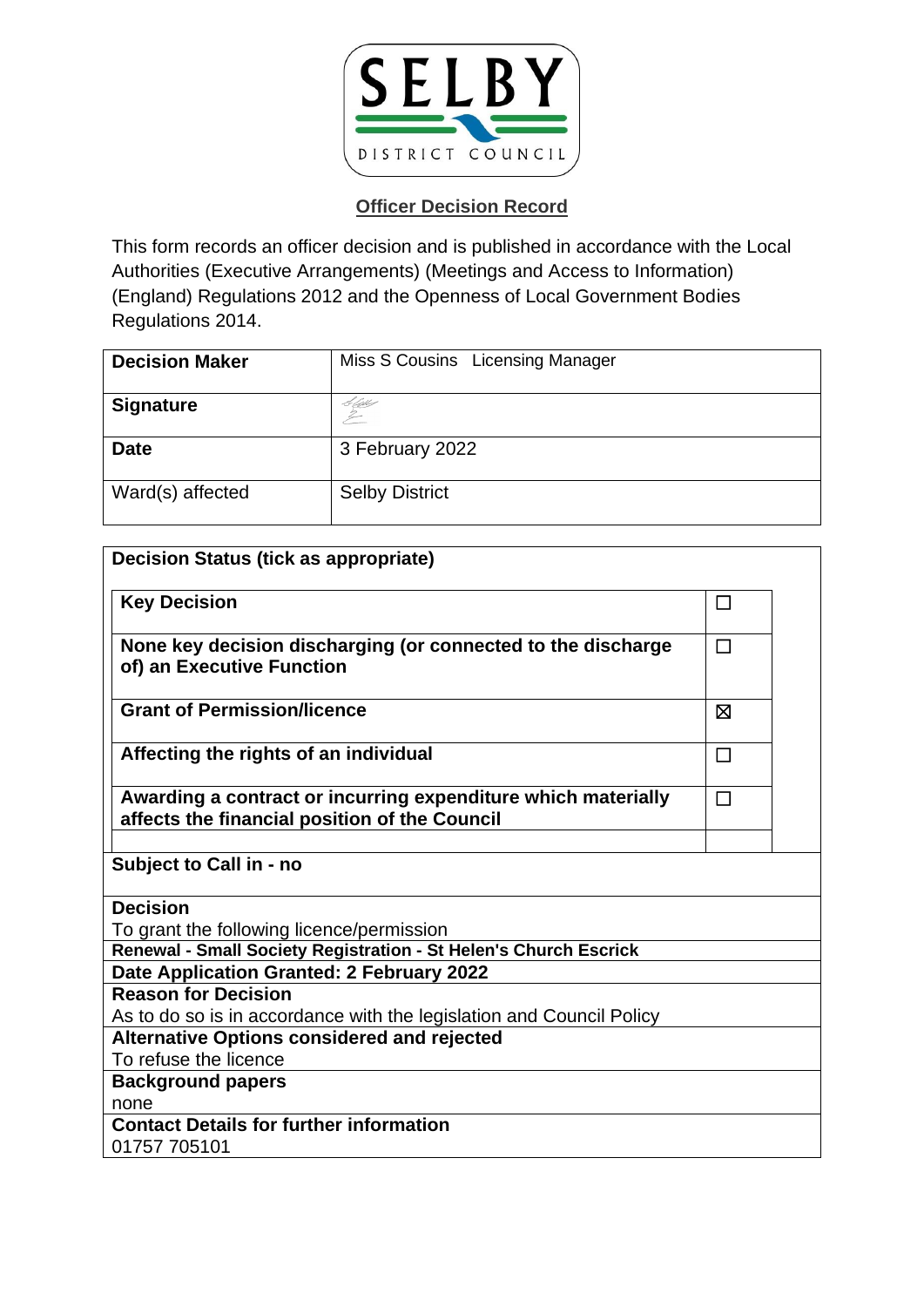

| <b>Decision Maker</b> | Miss S Cousins Licensing Manager |
|-----------------------|----------------------------------|
| <b>Signature</b>      | Litts                            |
| <b>Date</b>           | 9 February 2022                  |
| Ward(s) affected      | <b>Selby District</b>            |

| <b>Decision Status (tick as appropriate)</b>                                                                   |        |  |
|----------------------------------------------------------------------------------------------------------------|--------|--|
| <b>Key Decision</b>                                                                                            | $\Box$ |  |
| None key decision discharging (or connected to the discharge<br>of) an Executive Function                      | $\Box$ |  |
| <b>Grant of Permission/licence</b>                                                                             | X      |  |
| Affecting the rights of an individual                                                                          | $\Box$ |  |
| Awarding a contract or incurring expenditure which materially<br>affects the financial position of the Council | $\Box$ |  |
| Subject to Call in - no                                                                                        |        |  |
| <b>Decision</b>                                                                                                |        |  |
| To grant the following licence/permission                                                                      |        |  |
| Renewal - Small Society Registration - Hillam Ringtree Lights Club                                             |        |  |
| Date Application Granted: 3 February 2022                                                                      |        |  |
| <b>Reason for Decision</b>                                                                                     |        |  |
| As to do so is in accordance with the legislation and Council Policy                                           |        |  |
| <b>Alternative Options considered and rejected</b>                                                             |        |  |
| To refuse the licence                                                                                          |        |  |
| <b>Background papers</b>                                                                                       |        |  |
| none                                                                                                           |        |  |
| <b>Contact Details for further information</b>                                                                 |        |  |
| 01757 705101                                                                                                   |        |  |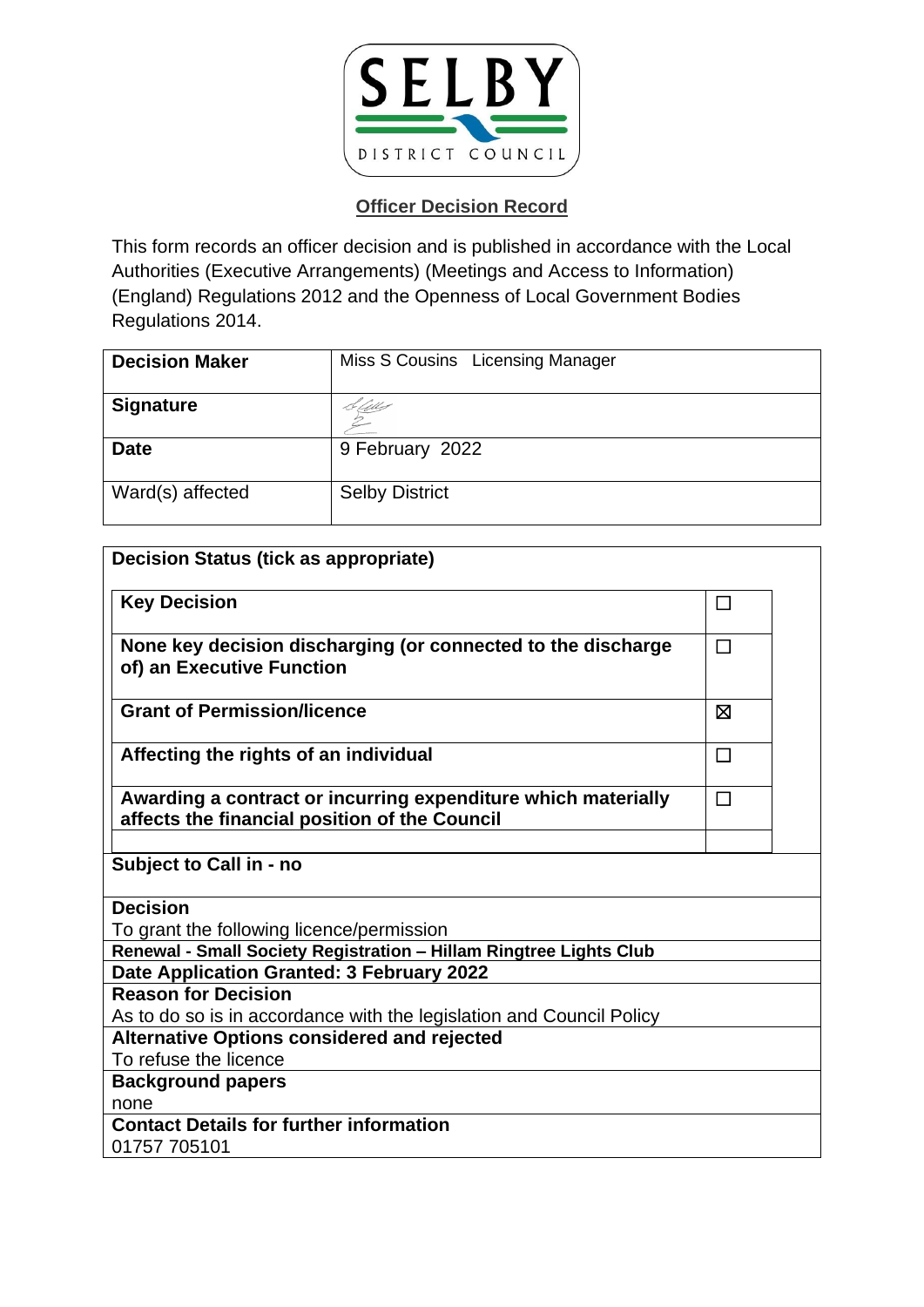

| <b>Decision Maker</b> | Miss S Cousins Licensing Manager |
|-----------------------|----------------------------------|
| <b>Signature</b>      | Cell                             |
| <b>Date</b>           | 10 February 2022                 |
| Ward(s) affected      | <b>Selby District</b>            |

| <b>Decision Status (tick as appropriate)</b>                                                                   |        |
|----------------------------------------------------------------------------------------------------------------|--------|
| <b>Key Decision</b>                                                                                            | $\Box$ |
| None key decision discharging (or connected to the discharge<br>of) an Executive Function                      | $\Box$ |
| <b>Grant of Permission/licence</b>                                                                             | X      |
| Affecting the rights of an individual                                                                          | $\Box$ |
| Awarding a contract or incurring expenditure which materially<br>affects the financial position of the Council | $\Box$ |
| <b>Subject to Call in - no</b>                                                                                 |        |
| <b>Decision</b>                                                                                                |        |
| To grant the following licence/permission                                                                      |        |
| Renewal - Small Society Registration - Hillam and Monk Fryston Cricket Club                                    |        |
| Date Application Granted: 10 February 2022                                                                     |        |
| <b>Reason for Decision</b>                                                                                     |        |
| As to do so is in accordance with the legislation and Council Policy                                           |        |
| <b>Alternative Options considered and rejected</b><br>To refuse the licence                                    |        |
|                                                                                                                |        |
| <b>Background papers</b><br>none                                                                               |        |
| <b>Contact Details for further information</b>                                                                 |        |
| 01757 705101                                                                                                   |        |
|                                                                                                                |        |